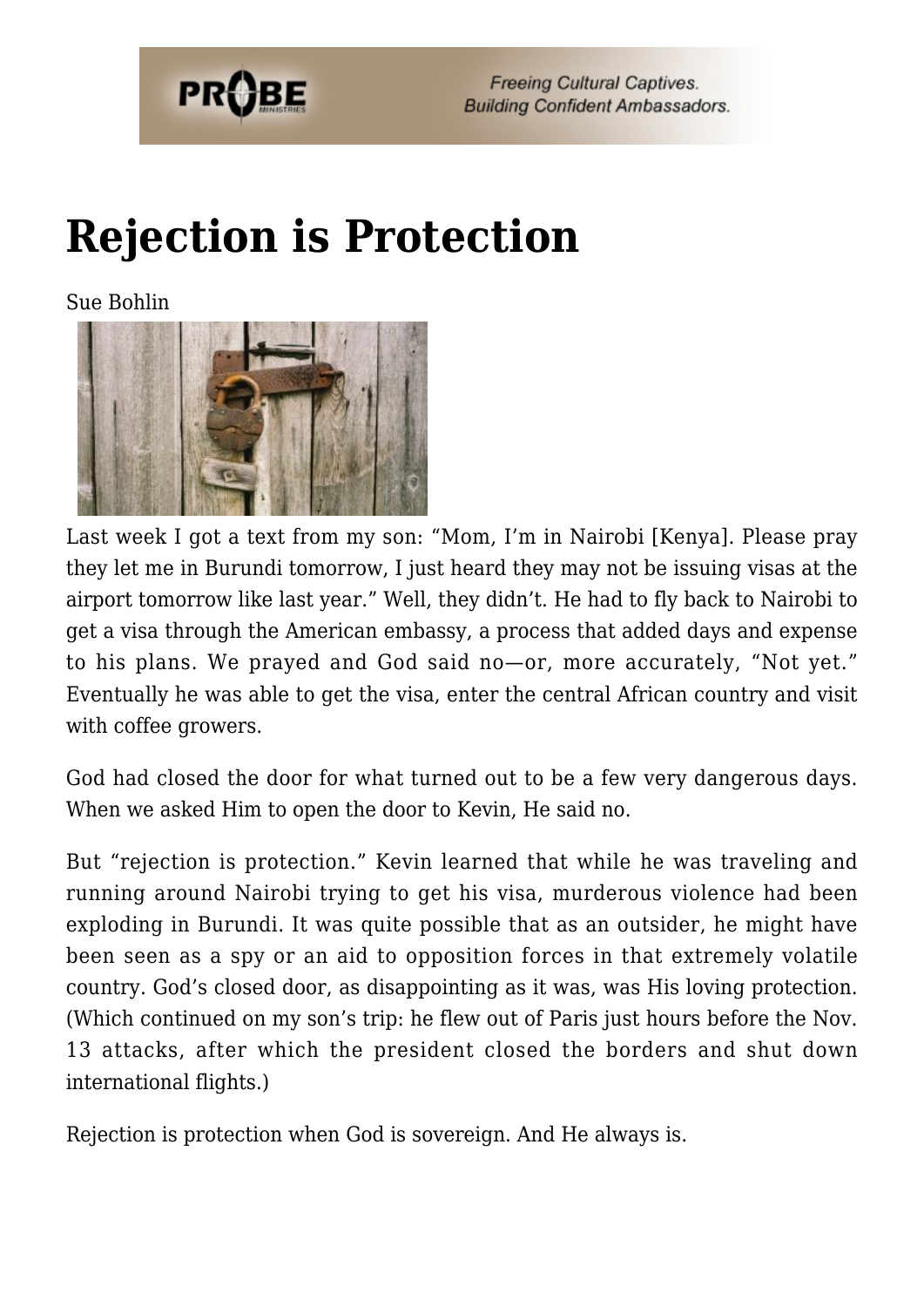

His "no" feels like rejection because we don't get what we want, but there's always a bigger story at play.

In 2002 I was invited to speak at women's retreat in Germany and immediately said yes. "Don't you want to pray about it?" our pastor friend asked with a smile. "Oops. Yes, I supposed I should." So I did—and within an hour I had a strong, unmistakable unsettledness in my spirit, a lack of peace that all but shouted "NO!!!" That made absolutely no sense to me, and with deep regret I told our friend that for whatever reason, God had said no. But it made perfect sense six months later when, during the weekend of that women's retreat, my husband was hurt in a serious car wreck. God knew I needed to be home instead of Europe. His "no" was love; His rejection was protection.

(By the way, when I was privileged to speak at that church's retreat in 2013 and 2014, I showed a picture of my husband's totaled car. I wanted them to see evidence of God's loving sovereignty in play.)

My friend Ann ran for the school board in her city and lost. A wise spiritual director, helping her process the "ouch" of this disappointment, was the one who pointed out that sometimes rejection is protection. Ann tells me she has probably used that phrase a hundred times in responding to people's stories of God's closed doors and answers to prayer that weren't what they wanted.

How many times have we wept over relationships that didn't work out, only to realize later how disastrous they would have been? Or, if we were already involved with *that* person, we would have missed meeting and marrying our spouse?

Garth Brooks made this concept famous with his song "Unanswered Prayers," which I would argue is a great name for a song but lousy theology because "no" and "not yet" *are* answers to prayer!